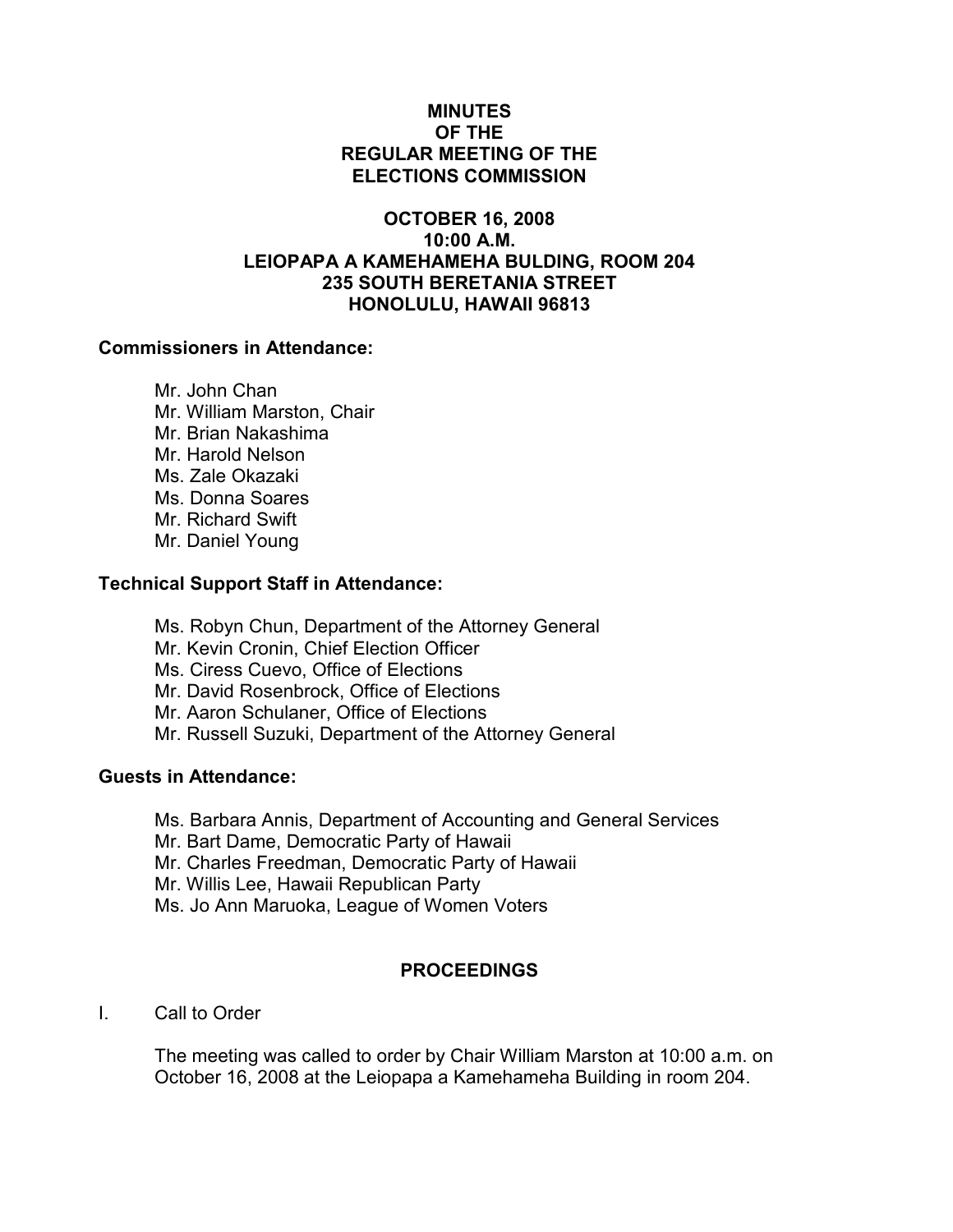II. Swearing in of New Commissioner: Mr. Brian Nakashima

Ms. Robyn Chun, Deputy Attorney General swore in Mr. Nakashima as a Commissioner.

III. Roll Call and Determination of a Quorum

Ms. Ciress Cuevo, Elections Commission Secretary conducted roll call. Ms. Yuki Lei Sugimura was absent.

IV. Approval of Minutes of Meeting of September 9, 2008

Ms. Donna Soares moved to approve the minutes of the meeting of September 9, 2008. Mr. Daniel Young seconded, and the motion carried unanimously.

V. Review of Primary Election and Reports from Commissioners

The Chief Election Officer (CEO) gave an overview on how the Primary Election went and provided the Commission with a statistical report on the events that occurred that day.

Commissioners Soares, Chan, and Okazaki reported on their experiences and findings from the Primary Election.

Ms. Soares noted that the Maui elections office did a good job and was very helpful in providing support to the polling place that she worked at as a Voting Assistance Official. In addition, Ms. Soares expressed her gratitude to the Maui elections office for including herself and Ms. Yuki Lei Sugimura in the election process.

Commissioners Nelson and Swift expressed their difficulty in being able to observe elections operations in the County of Kauai.

Chair Marston inquired whether there were any comments from the public.

Mr. Bart Dame, Democratic Party of Hawaii remarked that there was progress and noted that there were fewer spoiled ballots in this election. However, Mr. Dame expressed his concerns regarding confusion for voters who made the nonpartisan ballot selection because they intended to vote on the nonpartisan races, anomalies in the election results regarding over votes, absentee walk sites that only provided the option to vote on an electronic voting machine, and audit standards for absentee ballots.

VI. Establish Policies for the Administration of an Elections Observer Program for the Elections Commission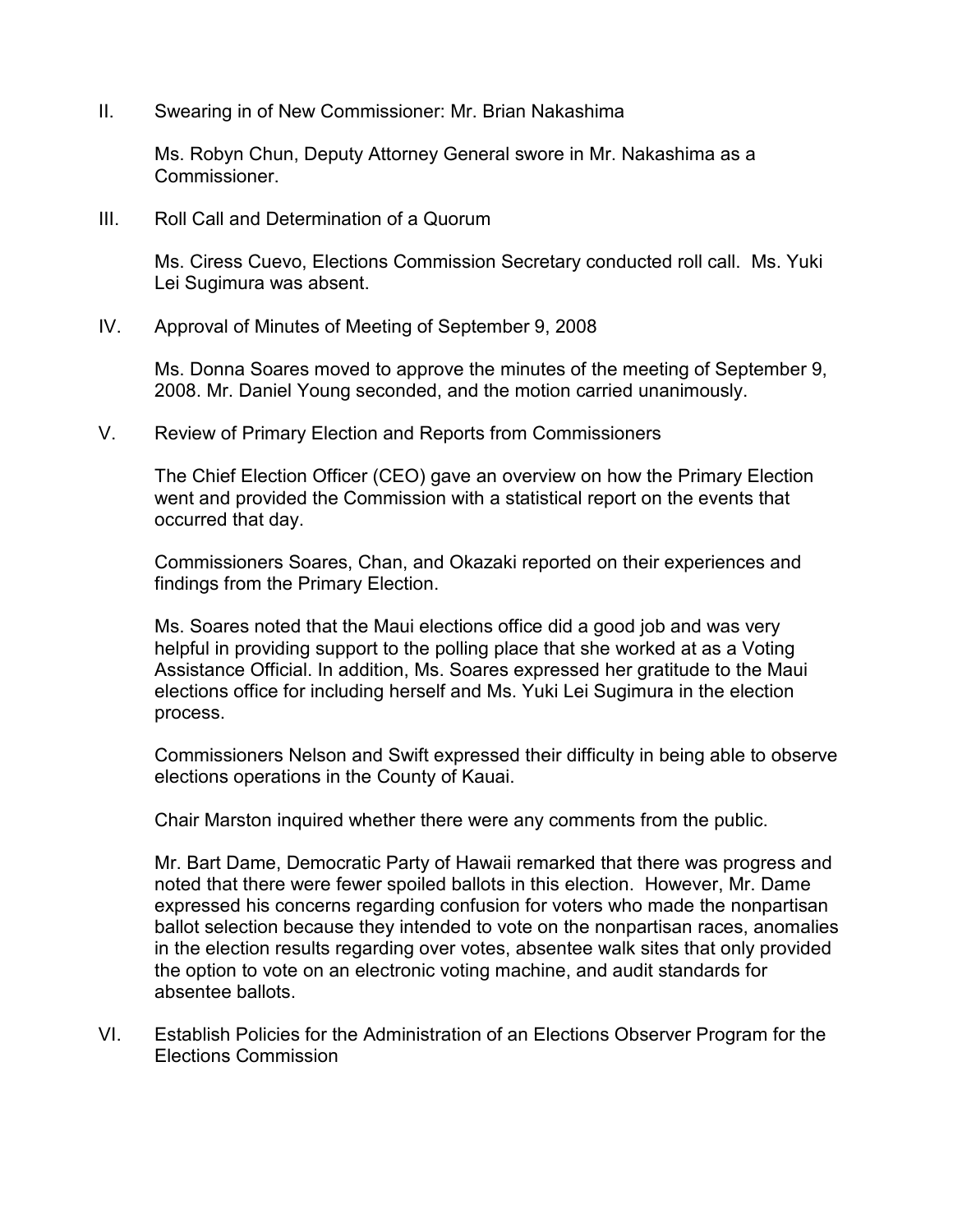Chair Marston proposed a set of rules for the Commission's elections review program to review and adopt.

The CEO agreed with items two through five, and seven, but objected to items one and six. The CEO noted that item one would risk infringing the authority of the CEO to authorize and approve individuals to appear at a polling place on Election Day. Item six regarding Commissioners asking questions of exiting voters pertaining to their voting experience may risk creating serious problems. Ms. Chun opined that it is important for the Commission to clarify whether the proposed items are policies, guidelines, or rules. If the proposed items are intended to be administrative rules, the items cannot be adopted in this type of proceeding. The Commission agreed that the proposed items are guidelines.

Ms. Soares moved to establish the guidelines as proposed in items two, three, four, five and seven, and delete item six and take item one under advisement. Mr. Daniel Young seconded, and the motion carried unanimously.

Chair Marston asked counsel for an interpretation of Haw. Rev. Stat. §11-132(c) regarding the CEO's authority to approve Commissioners as observers on Election Day. Mr. Russell Suzuki, Deputy Attorney General will be providing a written response to the Commission.

The CEO proposed revising item one to state, "Each Commissioner will develop his/her list of election polling places and counting centers to visit and observe, and inform the Chief Election Officer." Having this information will enable the CEO to inform the County Clerks and precinct chairs that an Elections Commission member may visit a polling place.

Ms. Soares moved to approve the revised language for item one. Ms. Okazaki seconded. The motion passed (No: Marston; Yes: Chan, Nakamine, Nelson, Okazaki, Soares, Swift, and Young)

In response to Chair Marston's request, the CEO noted that copies of the guidelines will be provided to the County Clerks.

Mr. Nelson moved to commend the CEO and the Office of Elections on the successful completion of the Primary Election. Ms. Soares seconded, and the motion carried unanimously.

- VII. Executive Session pursuant to Haw. Rev. Stat. §92-5(4). Consult with counsel re: the following pending lawsuits:
	- 1. Babson v. Cronin, Civil No. 08-10-378(3)
	- 2. Procurement appeals (ES&S v. Cronin, Civil No. 08-101657-08, Hart InterCivic v. ES&S, Civil No. 08-1-1665-08, Cronin v. ES&S, Civil No. 08-1- 1680-08)

[confidential attorney/client communication]